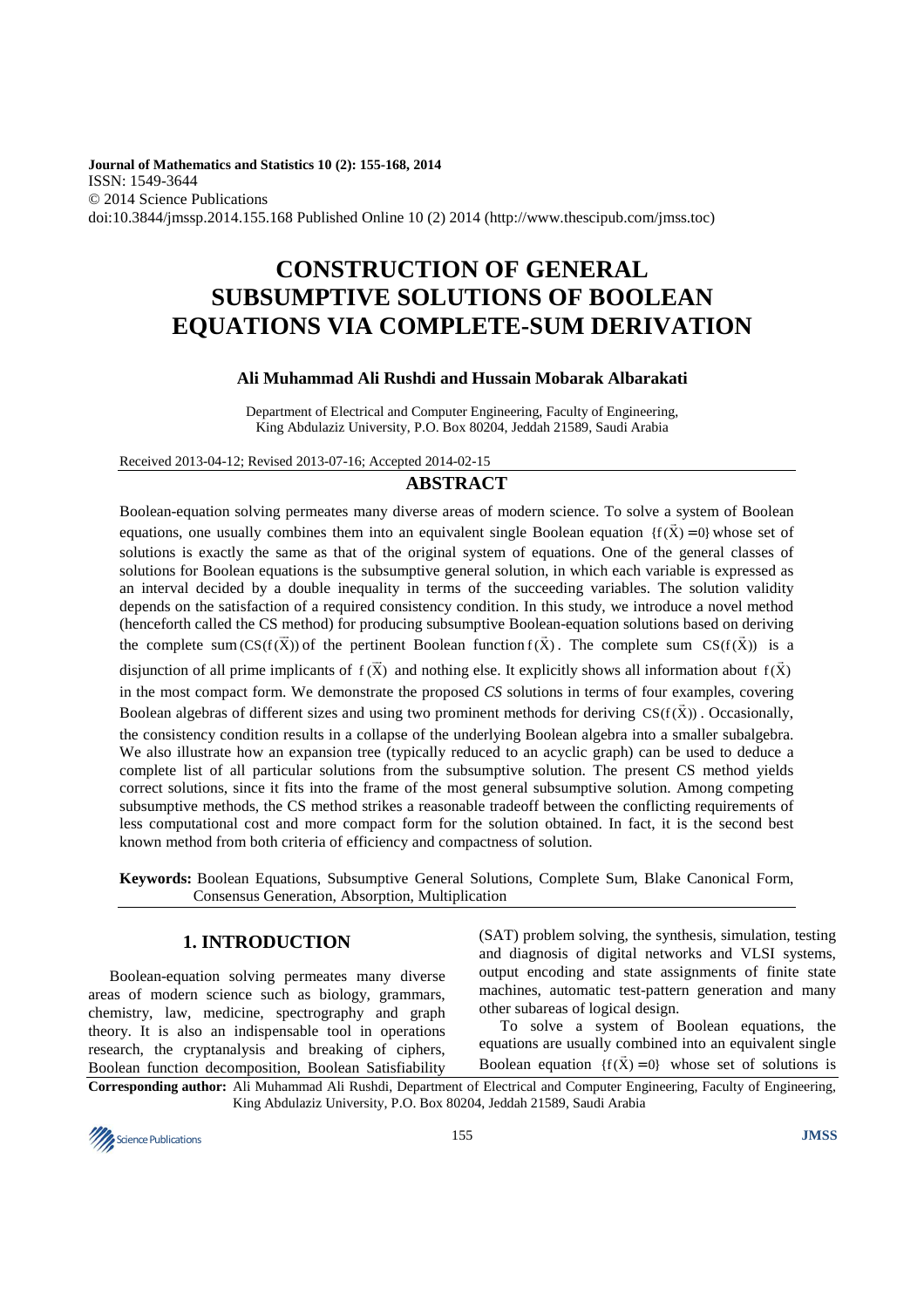exactly the same as that of the original system of equations. This is conceptually simpler and computationally more efficient than obtaining the set of solutions for each equation and then forming the intersection of such sets to obtain the set of solutions of the overall system. Typically, either general subsumptive solutions or general parametric solutions are sought, from which an exhaustive enumeration of all particular solutions can be readily chieved (Rudeanu, 1974; 2001; 2003; 2010; Brown, 1990; Levchenkov, 2000a; 2000b; Tucker and Tapia, 1992; Rushdi, 2001b; 2004; 2012; Rushdi and Amashah, 2010; 2011; 2012; Rushdi and Albarakati, 2013a). In this study, we are interested in deriving a subsumptive general solution of the Boolean equation:

$$
f(\vec{X}) = 0 \tag{1}
$$

where,  $f(\vec{X})$ :  $B^n \to B$ ,  $\vec{X} = [X_1, X_2, ..., X_n]^T$  and B is a general finite Boolean algebra of  $2^q$  elements (q = 1,2,3,…) In a subsumptive general solution, each of the variables  $X_i$  is expressed as an interval determined by the double inequality:

$$
u_j(X_{j+1}, X_{j+2},..., X_n) \le X_j \le v_j(X_{j+1}, X_{j+2},..., X_n)
$$
  
(j=1,2,...,n) (2)

i.e., each variable  $X_j$  is a partially-defined function of the succeeding (n-j) variables. In particular, the last variable  $X_n$  is determined as an interval  $\{u_n \leq X_n \leq v_n\}$ where  $u_n$  and  $v_n$  are elements of B. The subsumptive solutions (2) are usually obtained subject to a certain consistency condition.

Typically, the lower bound  $u_i$  and the upper bound  $v_i$ for  $X_j$  in (2) are determined in terms of successive conjunctive or disjunctive eliminants of the original function f (Rudeanu, 1974; Brown, 1990; Tucker and Tapia, 1992; Rushdi, 2001b; 2004). In this study, we introduce a novel class of subsumptive Boolean-equation solutions based on deriving the Complete Sum (CS(f)) or Blake Canonical Form (BCF(f)) (Blake, 1937; Tison, 1967; Rudeanu, 1974; 2001; Reusch, 1975; Muroga, 1979; Cutler et al., 1979; Brown and Rudeanu, 1988; Brown, 1990; Kean and Tsiknis, 1990; Gregg, 1998; Rushdi, 2001a; Rushdi and Al-Yahya, 2000; 2001a; 2002) of the pertinent Boolean function  $f(\vec{x})$ . This class of solutions fits into the frame of the most general form of the subsumptive general solution since it satisfies the necessary and sufficient conditions set in (Rudeanu, 2010) for such a form. The CS solution obtained herein

has two minor advantages over other known methods of subsumptive solutions, namely, (a) it explicitly casts the consistency condition in CS form and hence provides immediate complete information about it and (b) it allows nesting the subsumptions in (2) according to any desirable permutation of the set of integers  $\{1,2,...,n\}$ 

## **2. MATERIALS AND METHODS**

We briefly review essential concepts of the complete sum of a switching function, outline two prominent algorithms for its derivation, present the mathematics of Boolean-function solution via complete sum derivation and demonstrate the proposed method with four illustrative examples. In these examples, we show how the original equation (1) is converted into the equivalent equation:

$$
CS(f(\vec{X})) = 0
$$
 (3)

We also demonstrate how to convert (3) into a subsumptive solution (2) together with a consistency condition. Occasionally, the consistency condition results in a collapse of the underlying Boolean algebra *B*  into a smaller subalgebra. In each example, we illustrate how an expansion tree (typically reduced to an acyclic graph) can be used to deduce a complete list of all particular solutions from the subsumptive solution.

# **3. COMPLETE SUM OF A BOOLEAN FUNCTION**

The complete sum of a Boolean function f, to be denoted by CS(f) is the all-prime-implicant disjunction that expresses f, i.e., it is a sum-of products (s-o-p) formula whose products are all the prime implicants of f. The complete sum is called the "Blake Canonical Form" by Brown (1990) in honor of A. Blake who was the first author to initiate and develop this concept in his Ph.D. dissertation (Blake, 1937). Since all the prime implicants of f are present in CS(f) it is obviously unique and hence stands for a canonical representation of the Boolean function. The complete sum for an Incompletely-Specified Boolean Function (ISBF)  $f = g v d(h)$  is that of the associated Completely-Specified Boolean Function (CSBF)  $F = g v h$ . This means that a study of the complete sum always involves a CSBF and does not really involve an ISBF. Henceforth, when we refer to a Boolean function f, we understand it is a CSBF.

The concept of the complete sum of a Boolean function f is closely related to that of a syllogistic formula for f (Brown, 1990; Rushdi and Al-Yahya,

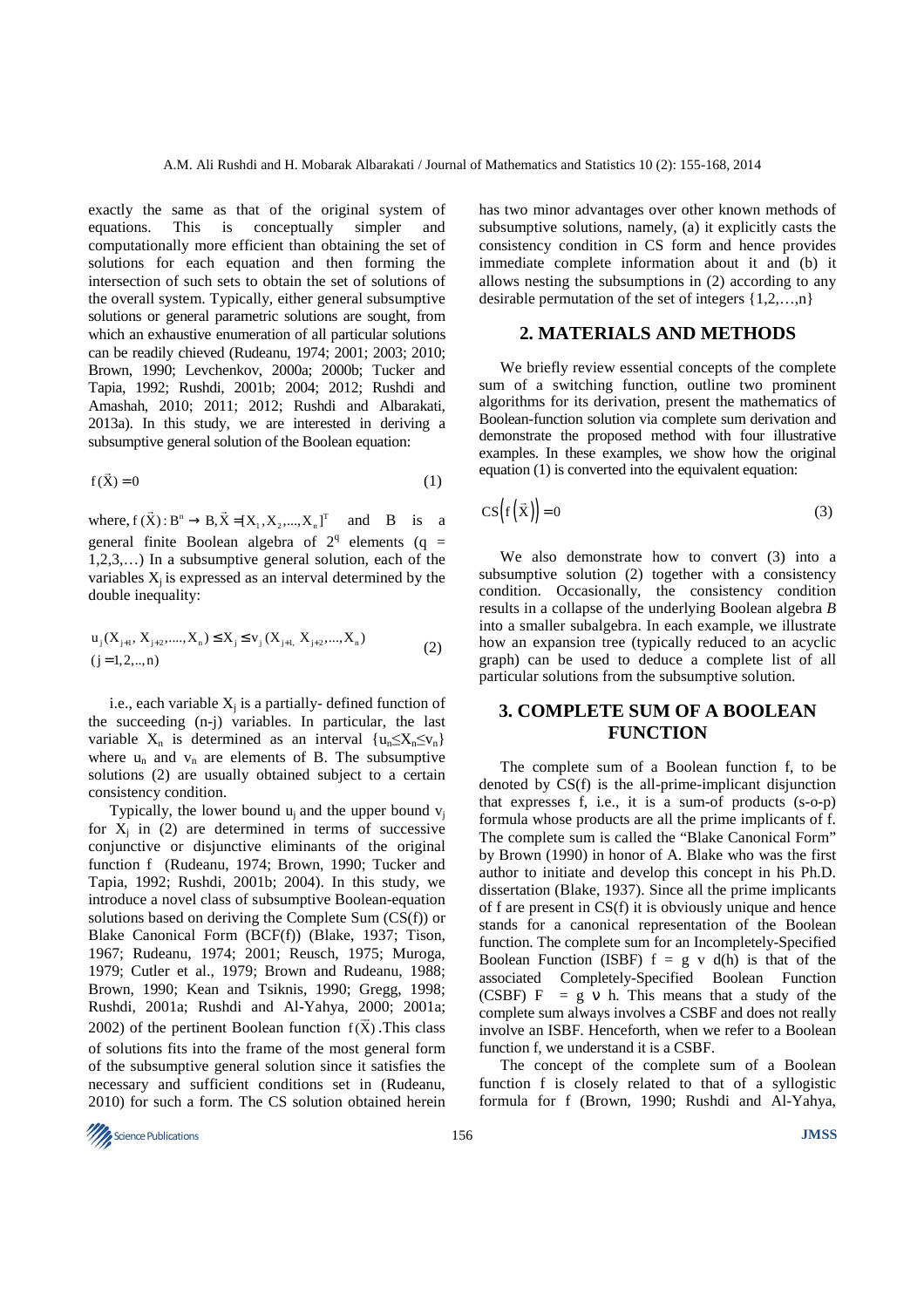2001a). However, while CS(f) is unique and canonical, there are infinitely many syllogistic formulas for f A syllogistic formula of f can be defined as an s-o-p formula whose terms include, but are not necessarily excluded to, all the prime implicants of f, i.e., it is the complete sum of f disjuncted (possibly) with terms each of which subsumes some prime implicant of f. Other definitions and properties of a syllogistic formula is given by Brown (1990). Each of the following formulas are syllogistic formulas (Brown, 1990):

- A complete-sum formula
- An alterm (a disjunction of single literals)
- An s-o-p formula of monoform literals only
- An s-o-p formula such that no two terms in it have a consensus that does not appear in the formula.

If we compare the definition of a syllogistic formula for *f* to that of its complete sum CS(f) we note that CS(f) is minimal within the class of syllogistic formulas for *f*, i.e., the set of terms in any syllogistic formula for *f* is a superset of the set of terms in CS(f) (Brown, 1990). Hence  $CS(f)$  can be denoted by ABS(F), where *F* is any syllogistic formula for *f* and *ABS*(*F*) denotes an equivalent absorptive formula of *F*, i.e., a formula obtained from *F* by successive deletion of terms absorbed in other terms of *F* (Brown, 1990).

In view of our definition of *CS*(*f*) as *ABS*(*F*), it is obvious that CS(f) may be generated by the following two-step procedure: (a) Find a syllogistic formula *F* for *f*  and (b) Delete absorbed terms to obtain *ABS*(*F*). Many techniques exist in the literature for carrying out step (a). These are categorized (Brown, 1990) into the three basic approaches of exhaustion of implicants, iterative cconsensus and multiplication. In the examples solved herein we employed two prominent algorithms for complete-sum derivation, namely, Tison algorithm and an algorithm utilizing the Variable-Entered Karnaugh Map (VEKM), which is succinctly labeled as VEKM folding.

#### **3.1. Tison Algorithm**

Tison method for obtaining all the prime implicants of a switching function F (i.e., obtainig)  $CS(f)$  is a systematic streamlined version of the iterative-consensus technique. The original study of Tison appeared in (Tison, 1967), but a more readable exposition can be found in (Cutler *et al*., 1979) or in (Muroga, 1979). The method is sometimes called "Tison method" for short, though its lengthier name serves to differentiate it from another Tison method, namely, that for the derivation of all irredundant disjunctive forms (Muroga, 1979). The essence of the present Tison method is summarized in Theorem 1. This theorem is adapted from (Cutler *et al*., 1979) to use the complete sum in the sense used by (Brown and Rudeanu, 1988), which is applicable to big Boolean algebras. In this theorem, the biform variables  $Y_1, Y_2, \ldots, Y_m$  include the biform variables among the input variables  $\vec{X}$  and any biform generator among the algebra generators a,b,c,…

### **Theorem 1:**

Start with a set of  $n_0$  products  $s_0 = \{T_1^{(0)}, T_2^{(0)}, ..., T_{n_0}^{(0)}\}$  $s_0 = \{\mathbf{T}_1^{(0)}, \mathbf{T}_2^{(0)}, ..., \mathbf{T}_{n_0}^{(0)}\}$ 

with m biform variables  $Y_1, Y_2, ..., Y_m$  and a Boolean function *f* that is expressed by disjunction of the products in  $s_0$ . For 1≤i≤m repeat the following 2-part step that replaces a set of products  $s_{i-1}$  by an updated one  $s_i$ .

First, for  $1 \le j < k \le n_{(i-1)}$  if Y<sub>i</sub> appears complemented in one of the two products  $T_j^{(i-1)}$ ,  $T_k^{(i-1)}$  and appears uncomplemented in the other such that the two products have no other opposition, then they have a consensus with respect to  $Y_i$ . Form that consensus and add it to  $s_{i-1}$ . Finally,  $s_{i-1}$  is replaced by a superset  $r_{(i-1)}$  of  $p_{(i-1)}$ elements, where  $p_{(i-1)}$  is greater than or equal to  $n_{(i-1)}$ .

Next, consider every pair  $\left\{ (T_j^{(i-1)}, T_k^{(i-1)}), \ldots, j \neq k \right\}$  of (so far remaining) products in  $r_{(i-1)}$ . If  $T_j^{(i-1)}$  subsumes  $T_k^{(i-1)}$ , then delete  $T_j^{(i-1)}$ . Otherwise, if  $T_j^{(i-1)}$  is subsumed by  $T_k^{(i-1)}$  then delete  $T_k^{(i-1)}$ . Whenever all subsumptions (and subsequent deletions) are exhausted, let the remaining set be  $s_i = \{T_i^{(i)}, T_2^{(i)}, \dots, T_{n_i}^{(i)}\}$ . The disjunction of products in any of the sets  $s_i$ ,  $0 \le i \le m$  is an expression of *f* and the final set  $s_m$ consists of all prime implicants of *f*.

#### **3.2. VEKM Folding**

 The variable-entered Karnaugh map (VEKM) is a useful tool that has a variable-handling capability better than that of the conventional Karnaugh map and that naturally handles general or big Boolean algebras (Rushdi, 1987; 1996; 2001a; 2001b; 2004; 2012; Rushdi and Amashah, 2011; Rushdi and Albarakati, 2013a; 2013b; Rushdi and Al-Yahya, 2000; 2001a; 2001b; 2002). In VEKM folding, a VEKM is used to represent the Boolean function and entries of the VEKM are converted into complete-sum entries via algebraic methods employing consensus generation and absorption (e.g., Tison method). In **Fig. 1a**, the function  $f(X)$  is therefore assumed to have subfunctions or restrictions with respect to  $X_i$  which are already in CS form.

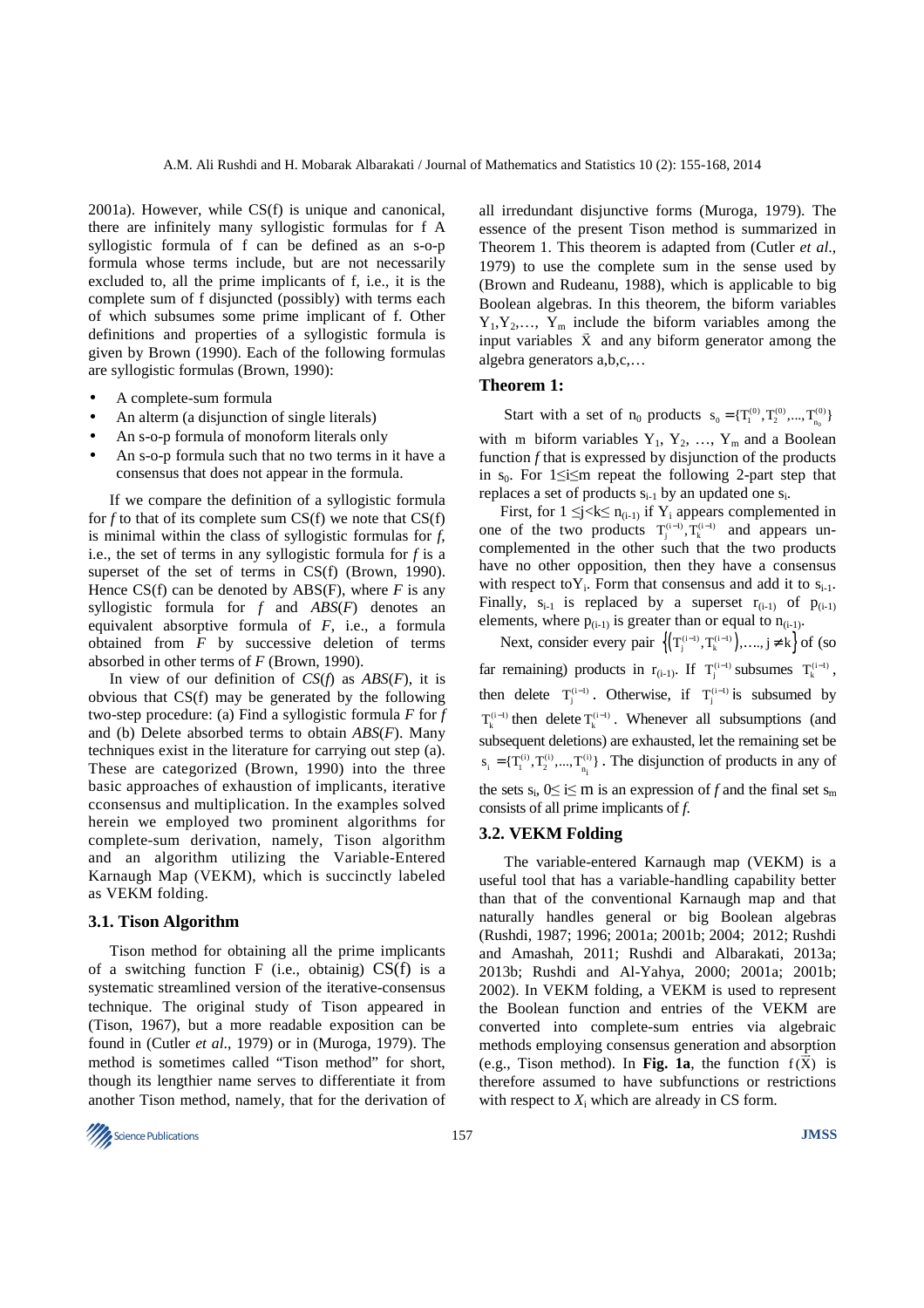



**Fig. 1.** The typical step of VEKM folding used in the derivation of CS(f) (a)  $f(\vec{X})$  with CS subfuncitons  $F_0$  and  $F_1$  (b)  $f(\vec{X})$  in CS form (c)  $f(\vec{X})$  with CS subfuncitons (GvH<sub>0</sub>) and (GvH<sub>1</sub>) (d)  $f(\vec{X})$  in CS form  $f(\vec{X})$ 

**Figures 1a and 1b** demonstrate the basic step in VEKM folding which converts a map variable  $X_i$  into an entered variable, while retaining CS entries in the new VEKM representation of the pertinent function. In **Fig. 1b**, we use ABS(F) to denote an equivalent absorptive formula of F, i.e., a formula obtained from F by successive deletion of terms absorbed in other terms of F. The formula in **Fig. 1b** uses ANDing (multiplication) of CS formulas as an alternative for consensus generation. This multiplication is implemented via a multiplication matrix which allows an easy tracking of absorptions because of the fact that if a term is to be ever absorbed, then one of its absorbing terms will belong to either its row or to its column (Rushdi and Al-Yahya, 2001a). If the subfunctions  $F_0$  and  $F_1$  have some terms in common, i.e., if they can be written as  $F_0 = G v H_0$  and  $F_1 = G v H_1$  as shown in **Fig. 1c** where G is a disjunction of common terms, then "intelligent multiplication" ((Brown, 1990; Rushdi and Al-Yahya, 2001a) replaces ABS  $((F_0 \vee X_i) \wedge (F_i \vee \overline{X}_i))$  in **Fig.** 1b by ABS  $(G \vee (H_0 \vee X_i)(H_1 \vee \overline{X}_i)$  in **Fig. 1d**.

# **4. COMPLETE-SUM SOLUTIONS**

We now introduce a novel class of subsumptive general solutions based on the derivation of the complete sum  $F = CS(f)$  of the underlying function f in (1). This class produces a sequence of equations  $F_i$  $= 0$ , (j = 1,2,...,n+1) where  $F_1$  is the complete sum of the original function f in (1) and  $F_j = F_j(X_j, X_{j+1},...,X_n)$ is expanded as:

$$
\mathbf{F}_j = \mathbf{P}_j \mathbf{X}_j \ \mathbf{v} \ \mathbf{Q}_j \overline{\mathbf{X}}_j \ \mathbf{v} \ \mathbf{R}_j = 0 \tag{4}
$$

Again with each of the coefficients  $P_j$ ,  $Q_j$  and  $R_j$  being a function of  $(X_{j+1}, X_{j+2},..., X_n)$  and the final coefficients  $P_{n+1}$ ,  $Q_{n+1}$  and  $R_{n+1}$  being elements of the underlying Boolean algebra *B*. The subsumptive solution for the variable  $X_i$ (j = 1,2, ...,n) is expressed by:

$$
Q_j \leq X_j \leq \overline{P}_j \tag{5}
$$

Provided the following consistency condition is satisfied:

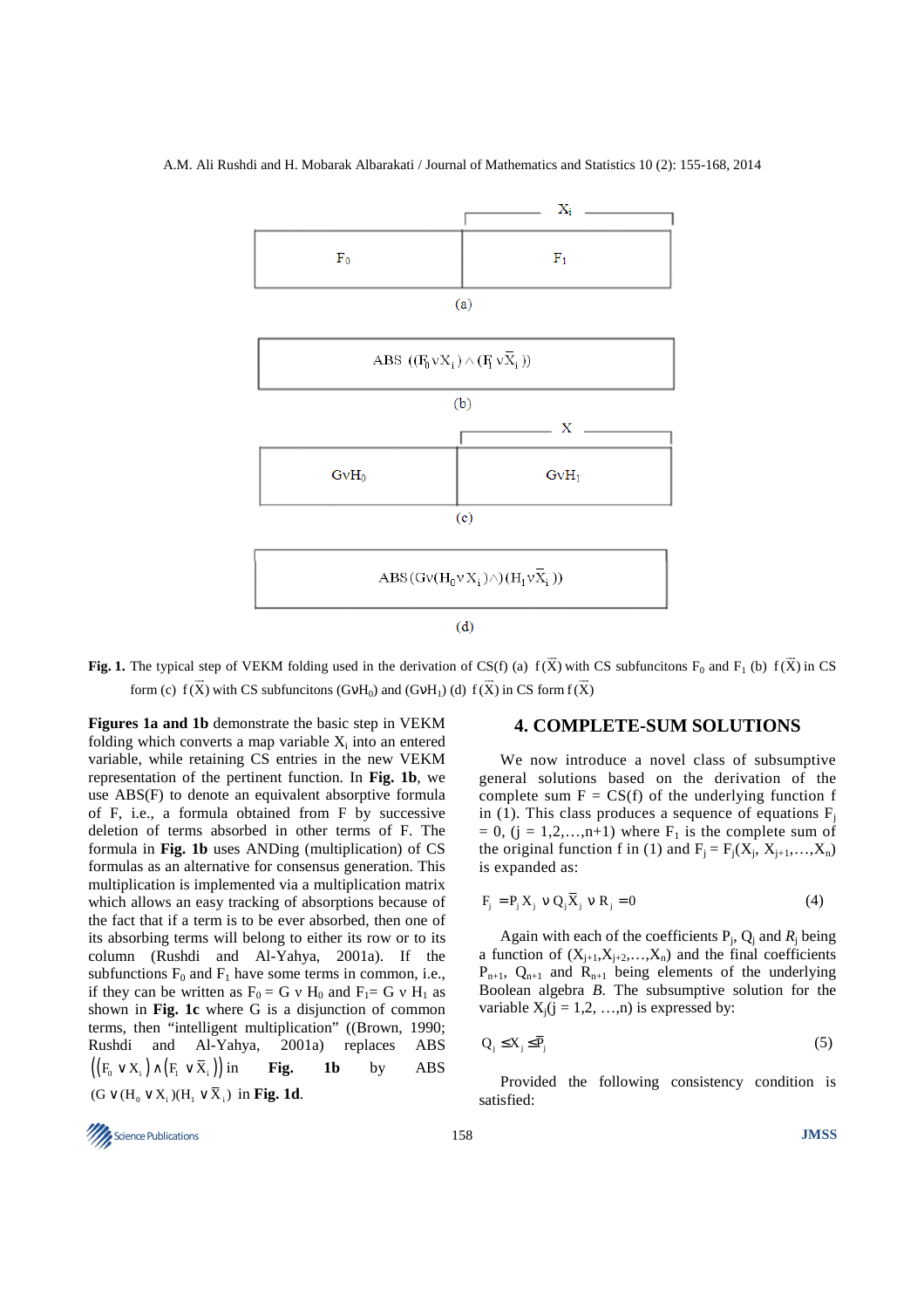$$
F_{j+1} = R_j = 0 \tag{6}
$$

The subsumptive solution is obtained by imposing the final consistency condition:

$$
F_{n+1} = R_n = 0 \tag{7}
$$

and working in reverse order  $(i = n, (n-1), \ldots, 1)$  to solve (4) via (5) subject to (6). Note that in (6), we do not write  $F_{j+1}$  as  $(P_j Q_j \vee R_j)$  in analogy with the Rudeanu algorithm in (Rudeanu, 2003), since  $(P_j Q_j \le R_j)$  as will be explained shortly. In fact, with  $F = F_1$  being in completesum form, each  $F_j$ (j = 1,2,...,n+1) will be also in complete-sum form, i.e., each  $F_j$  will be a disjunction of all of its prime implicants (and nothing else). The Prime Implicants ( $PIs$ ) of the complete sum formula  $F_j$  are of three types (Reusch, 1975; Thayse, 1978; Rushdi, 2001a).

The first type are PIs that have the un-complemented literal  $X_j$ . The disjunction of these PIs is  $P_jX_j$  where:

$$
P_j = CS(F_j(l_j))
$$
\n(8)

where  $F_j$  (1<sub>j</sub>) is the subfunction or restriction of  $F_j(X_j,$  $X_{j+1},...,X_n$  with  $X_j$  set to *1*, i.e.,  $F_j(1_j) = (1, X_{j+1},...,X_n)$ .

The second type are PIs that have the complemented literal  $\bar{X}_i$ . Their disjunction is  $Q_i \bar{X}_i$  where:

$$
Q_j = CS(F_j(0_j))
$$
\n(9)

where  $F_j$  (0<sub>j</sub>) is the subfunction or restriction of  $F_j(X_j,$  $X_{j+1},...,X_n$  with  $X_j$  set to 0, i.e.,  $F_j(0_j) = (0, X_{j+1}, ..., X_n)$ .

The third type are PIs that are independent of the variable  $X_j$  (and hence have neither the literal  $X_j$  nor the literal  $\overline{X}_j$ ). Their disjunction is  $R_j$ , where:

$$
\mathbf{R}_{j} = \mathbf{CS} \big( \mathbf{F}_{j} \left( 0_{j} \right) \mathbf{F}_{j} \left( 1_{j} \right) \big) \tag{10}
$$

where the product  $F_i(0_i)F_i(1_i)$  is called the conjunctive eliminant of  $F_j$  with respect to  $\{X_j\}$  (Brown, 1990), or the meet derivative of  $F_j$  with respect to  $X_j$  (Thayse, 1978). Equations 8-10 clearly relate the PIs of  $F_j$  to those of its subfunctions or restrictions  $F_i$  (0<sub>j</sub>) and  $F_i$  (1<sub>j</sub>) and were first noted in (Reusch, 1975). These equations confirm our earlier assertions that  $P_j Q_j \le R_j$  and that each  $F_{j+1} = R_j$  is in a complete-sum form.

In actual implementation of (4), we directly arrange CS (f) in the form:

Science Publications 159 **JMSS** 

$$
CS(f) = F_1 = P_1 X_1 \vee Q_1 \overline{X}_1 \vee F_2
$$
  
=  $P_1 X_1 \vee Q_1 \overline{X}_1 \vee P_2 X_2 \vee Q_2 \overline{X}_2 \vee F_3$   
=  $V_{j=1}^n = I(P_j X_j \vee Q_j \overline{X}_j) \vee F_{n+1}$  (4a)

and hence write the subsumptive solution (5) and the final consistency condition (7) simply by inspection. The order followed in the summation (ORing) in (4*a*) is not necessarily the natural order {1,2,..,n}, but could be any permutation of it.

## **5. RESULTS**

The present method of CS sub sumptive solution of Boolean equations utilizes a canonical representation that explicitly shows complete information about the pertinent Boolean function  $f(x)$  in the most compact form. It is typically more efficient than the don't-care techniques in (Rushdi, 2001b; 2004), but while the CS solution obtains a rather compact solution that is not necessarily minimal, the don't-care techniques seek the most compact solution by using Boolean minimization methods.

The CS method is comparable in efficiency and compactness of solution to the Rudeanu method in (Rudeanu, 2003). Finally, the *CS* method might need slightly more effort than the conventional method based on constructing eliminants, but this extra effort pays off, since it results in a more compact solution and hence in easier generation of the tree (or acyclic graph) of particular solutions. The following examples demonstrate particular implementation details of the *CS*  method and typical results obtained with it.

#### **5.1. Example 1:**

Let the function  $f(\vec{X})$  in (1) be  $f(X_1, X_2, X_3)$ :  $B_4^3 \rightarrow B_4$  where  $B_4 = FB(a) = \{0, a, \overline{a}, 1\}$  and:

$$
f\left(X_1, X_2, X_3\right) = \overline{aX}_2 \overline{X}_3 \, v \, \overline{aX}_1 \, v \, \overline{X}_1 \, X_2 X_3 \tag{11}
$$

This function is already in CS form. It is an absorptive syllogistic formula in which the variable  $X_1$ and the generator a are monoform, while the two biform variables  $X_2$  and  $X_3$  generate no consensi since the only two terms involving them  $(\overline{a} \overline{X}_2 \overline{X}_3)$  and  $\overline{X}_1 X_2 X_3$  have double opposition. We arrange the CS formula (11) as:

$$
CS(f) = (0)X_1v(\overline{a}v X_2X_3)\overline{X}_1v(0)X_2v
$$
  
\n
$$
(\overline{a}X_3)\overline{X}_2v(0)X_3v(0)\overline{X}_3v(0)
$$
\n(12)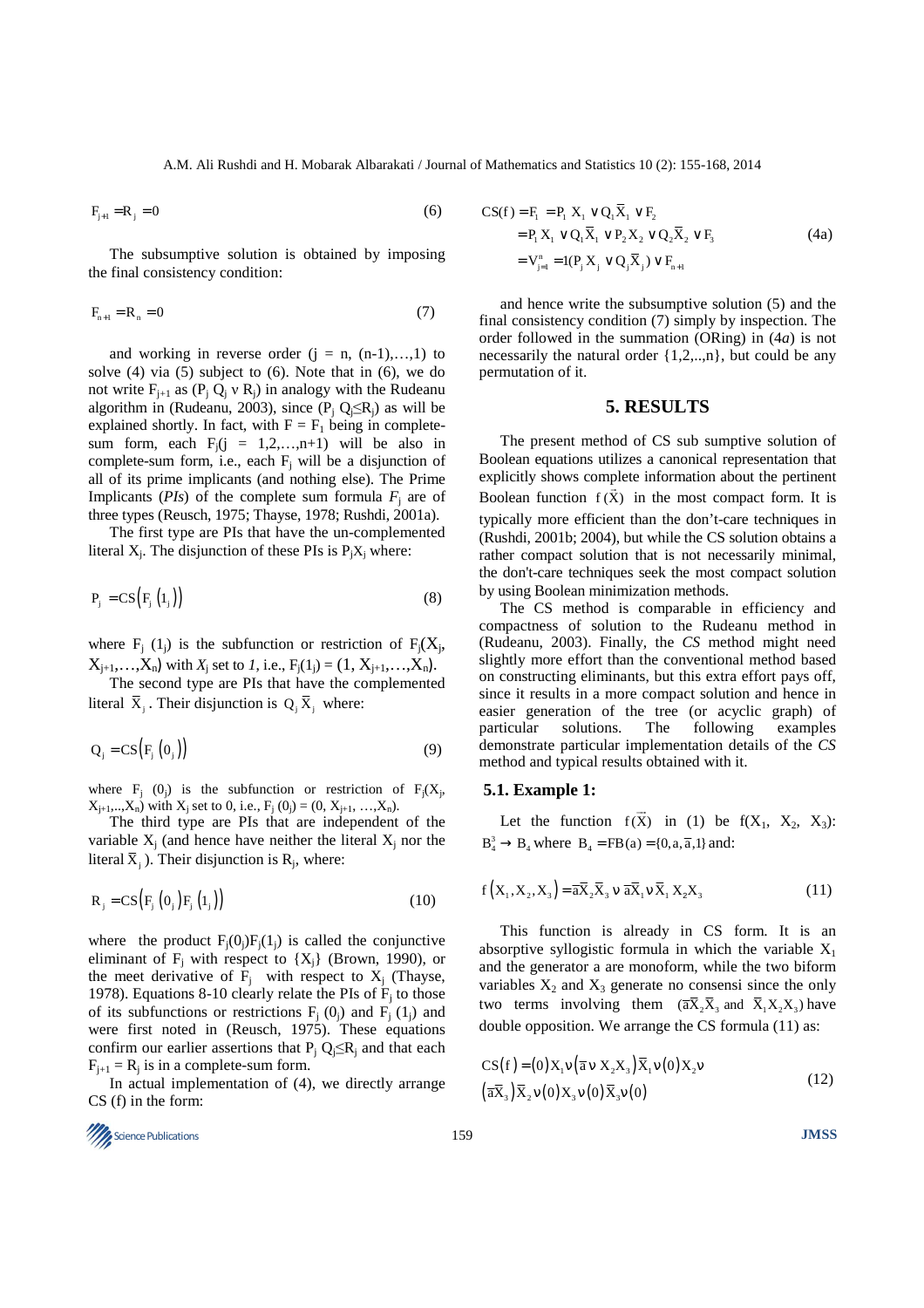And hence obtain the subsumptive solution:

 $(\overline{a} \vee X_2 X_3) \leq X_1 \leq 1$  $0 \leq X_3 \leq 1$  $\overline{a}X_3 \leq X_2 \leq 1$  $0 = 0$ (13)

The availability of CS formula (11) allows us to choose any appropriate nesting of variables. For example, instead of (12) we may write:

$$
CS(f) = (\overline{X}_1 X_2) X_3 v (\overline{a} \overline{X}_2) \overline{X}_3 v (0) X_2 v (0) X_1 v
$$
  
( $\overline{a}$ )  $\overline{X}_1 v (0)$  (14)

And hence obtain the alternative subsumptive solution:

$$
0 = 0
$$
  
\n
$$
\overline{a} \le X_1 \le 1
$$
  
\n
$$
0 \le X_2 \le 1
$$
  
\n
$$
\overline{a} \overline{X}_2 \le X_3 \le (X_1 \vee \overline{X}_2)
$$
\n(15)

A list of all particular solutions is neither compact nor insightful as a general solution. Such a list is produced via expansion trees from the general solutions. **Figure 2** shows the expansion tree used in producing all 21 particular solutions for  $f = 0$  from the general subsumptive solution (13). To save space, we combined common nodes in the tree, thereby reducing it to an acyclic graph.

#### **5.2. Example 2:**

The function  $(X_1, X_2, X_3)$ :  $B_{16}^3 \rightarrow B_{16}$  which satisfies  ${f = 0}$  is given by:

$$
f(X_1, X_2, X_3) = bX_3 v bX_1 X_2 v bX_2 X_3 v \overline{a} X_1 X_2 v
$$
  
\n
$$
\overline{a} \overline{X}_2 X_3 v \overline{a} X_2 \overline{X}_3 v a \overline{b} X_1 X_2
$$
\n(16)

Here the underlying Boolean algebra  $B_{16}$  = FB (a, b) is the free Boolean algebra generated by the two generators a and b. This algebra has 16 elements that are exactly the binary switching functions of a and b. These elements constitute a complemented distributive lattice in the form of a four dimensional hypercube. **Figure 3** shows the hypercube lattice of  $B_{16}$  and indicates partial ordering among its 16 elements. Notable among these 16 elements are the 0 and 1 elements and also the four elements  $\overline{ab}$ ,  $\overline{ab}$ ,  $\overline{ab}$  and ab which are the minterms of a switching function of two variables, or the atoms of the atomic algebra  $B_{16}$ , or the dimensions of its hypercube representation.

**Figure 4-7** demonstrate the derivation of CS(f) for the function *f* in (16) via VEKM folding. Initially, we represent  $f$  in Fig. 4 by its natural map, which is a VEKM of map variables  $X_1$ ,  $X_2$  and  $X_3$  and entries that are functions of the generators a and b. These entries are written in CS forms. The VEKM in **Fig. 4** is now folded (according to the rules of **Fig. 1**), first with respect to  $X_1$ **(Fig. 5**), then with respect to  $X_2$  (Fig. 6) and finally with respect to  $X_3$  (Fig. 7), while retaining CS entries during each folding. **Figure 7** is simply an ANDing table (multiplication table) for the two entries in **Fig. 6.** Every absorbed term is encircled with an arrow pointing to the absorbing term (which happens to be on the same row or the same column). The remaining terms, which are *PI*s of *f*, are not circled and are stressed in bold. Their disjunction is CS(*f*) given by:

$$
CS(f) = bX_3 v \overline{aX}_2 X_3 v aX_1 X_2 X_3 v \overline{aX}_2 \overline{X}_3 v bX_2 \overline{X}_3
$$
  
\n
$$
v a\overline{bX}_1 X_2 v bX_1 \overline{X}_2 v a\overline{X}_1 \overline{X}_3 v a\overline{X}_1 \overline{X}_2 v a\overline{b}
$$
 (17)

Now, we rearrange the CS formula (17) so as to express  $X_1$  in terms of  $X_2$  and  $X_3$  and to express  $X_2$  in terms of  $X_1$ :

$$
CS(f) = (aX_2X_3 \vee a\overline{b}X_2 \vee b\overline{X}_2)X_1 \vee (\overline{a}X_3 \vee \overline{a}X_2) \overline{X}_1
$$
  

$$
\vee (\overline{a}X_3 \vee \overline{b}X_3)X_2 \vee (\overline{a}X_3) \overline{X}_2 \vee (b)X_3 \vee (0) \overline{X}_3 \vee \overline{a}b
$$
 (18)

Now, some complementation is needed as follows:

$$
P_1 = aX_2X_3v abX_2 v b\overline{X}_2
$$
  
\n
$$
\overline{P}_1 = (\overline{a} v \overline{X}_2 v \overline{X}_3)(\overline{a} v b v \overline{X}_2)(\overline{b} v X_2)
$$
  
\n
$$
= (\overline{a} v \overline{X}_2 v b\overline{X}_3)(\overline{b} v X_2)
$$
  
\n
$$
= \overline{a} \overline{b} v \overline{a} X_2 v \overline{b} \overline{X}_2 v b X_2 \overline{X}_3
$$
  
\n
$$
P_2 = (\overline{a} v \overline{b}) \overline{X}_3
$$
  
\n
$$
\overline{P}_2 = ab v X_3
$$

Hence, the subsumptive solution is:

$$
\overline{ab} = 0
$$
  
\n
$$
0 \le X_3 \le \overline{b}
$$
  
\n
$$
\overline{a}X_3 \le X_2 \le (\overline{ab} \vee X_3)
$$
  
\n
$$
(\overline{a}X_3 \vee \le \overline{a}X_2) \le X_1 \le (\overline{ab} \vee \overline{a}X_2 \vee \overline{b}X_2 \vee bX_2 \overline{X}_3)
$$
\n(19)

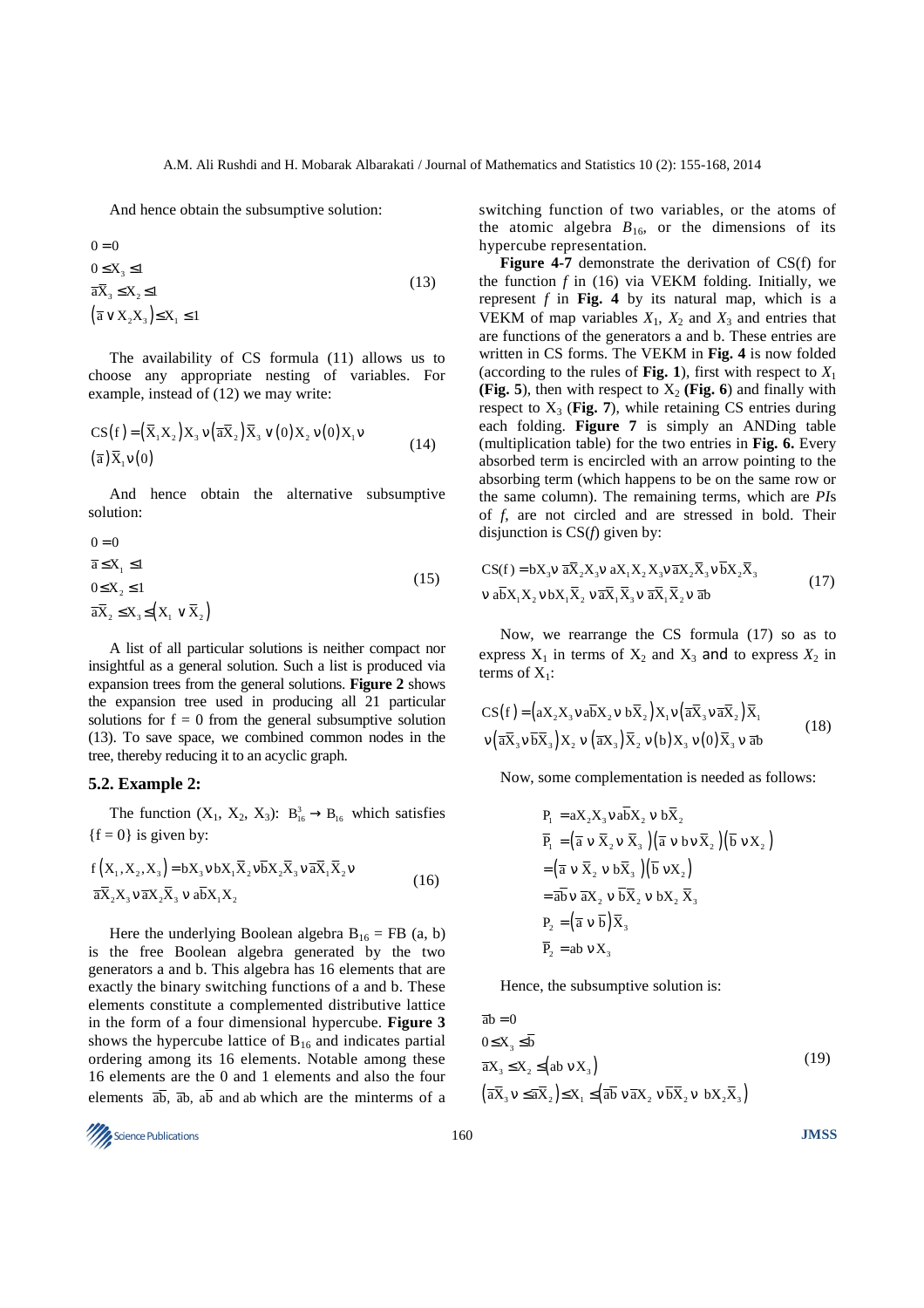

**Fig. 2.** Expansion tree (reduced to an acyclic graph) for obtaining all particular solutions of Example 1 from the general subsumptive solution (13). For clarity  $\bar{a}$  is written as b

The consistency condition  $(\overline{ab} = 0)$  will force the lattice in **Fig. 3** to lose one atom or one dimension and hence to collapse to the three dimensional cube in **Fig. 8**. The subsumptive solution (19) can be used, if necessary, to develop all particular solutions of  $f = 0$ . **Figure 9** shows part of the expansion tree that can be used for this purpose. A complete listing of all 45 particular solutions (albeit with  $X_1$  interchanged with  $X_3$ ) is available in (Rushdi, 2004; Rushdi and Amashah, 2011).

## **5.3. Example 3**

The function  $f = (X_1, X_2, X_3)$ :  $B_{16}^3 \rightarrow B_{16}$  which satisfies  $(f = 0)$  is given by:

$$
f(X_1, X_2, X_3) = abv a\overline{b}X_1 v \overline{a}X_1 X_3
$$
  
\n
$$
v \overline{b}X_1 X_2 v \overline{a}b\overline{X}_1 v \overline{a}X_1 X_2 v \overline{b}X_1 X_3
$$
\n(20)

The complete sum of this function is:

$$
CS(f) = ab v a\overline{X}_1 v bX_1 v \overline{ab}X_2
$$
  
\n
$$
v\overline{bX}_1 X_2 v \overline{aX}_1 X_2 vX_3
$$
\n(21)

This CS formula is now arranged to give:

$$
CS(f) = (a \vee \overline{b}X_2)X_1 \vee (b \vee \overline{a}X_2)
$$
  

$$
\overline{X}_1 \vee (\overline{ab})X_2 \vee (0)\overline{X}_2 \vee (1)X_3 \vee (0)\overline{X}_3 \vee ab
$$
 (22)

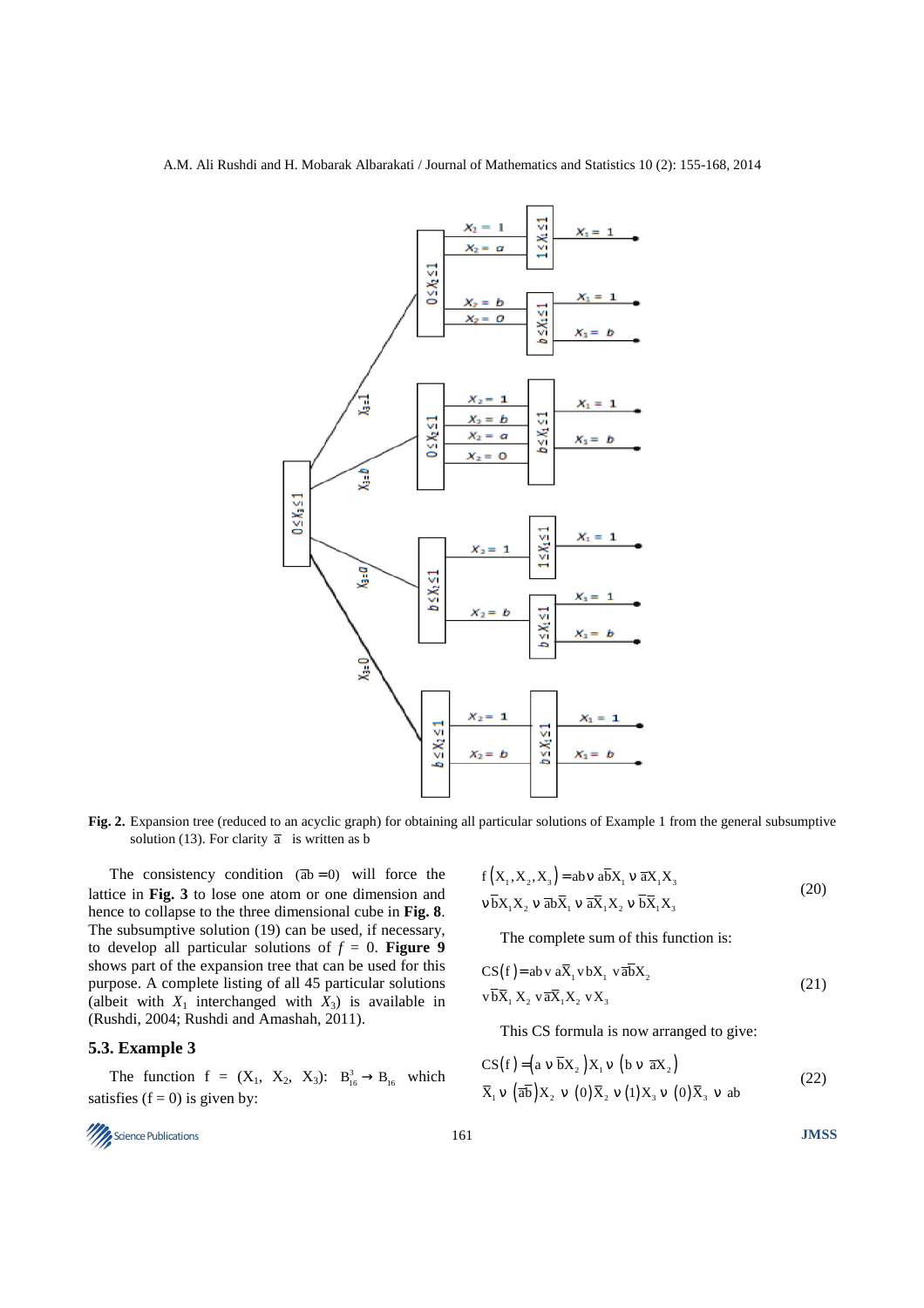

Fig. 3. A hypercube lattice indicating the partial ordering among the 16 elements of the atomic algebra B<sub>16</sub>. Notable among these elements are the four atoms  $\overline{ab}$ ,  $\overline{ab}$ ,  $\overline{ab}$  and ab

|                |                  | $\mathbf{X}_1$                   |                                  |                 |
|----------------|------------------|----------------------------------|----------------------------------|-----------------|
|                | $\bar{a}$        | $\overline{a} \vee \overline{b}$ | $\overline{a} \vee \overline{b}$ | b               |
| $\mathbf{X}_3$ | $\bar{a} \vee b$ | b                                | $a \vee b$                       | $\bar{a}$ v $b$ |
|                |                  | $\mathbf{X}_2$                   |                                  |                 |

 $f(\vec{X})$ 

**Fig. 4.** A VEKM representa8on for  $f(\vec{X})$  with CS entries

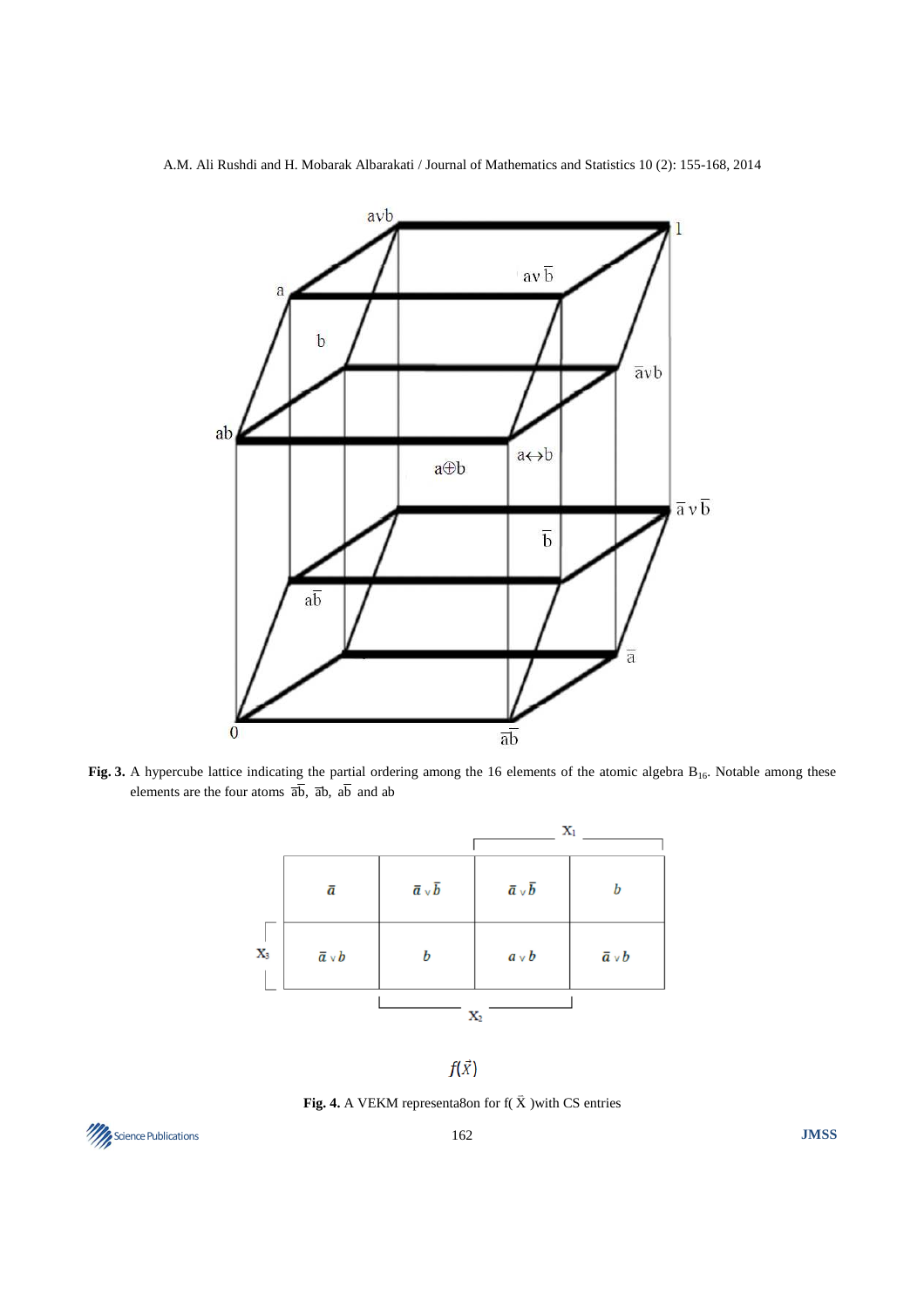

**Fig. 5.** The VEKM in Fig. 4 folded w.r.t.  $X_1$  and still having CS entries





**Fig. 6.** The VEKM in Fig. 5 folded w.r.t.  $X_2$  and still having CS entries



**Fig. 7.** ANDing table for the two entries in **Fig. 6**, producing a VEKM of 0 map variable or an algebraic expression of f in CS form

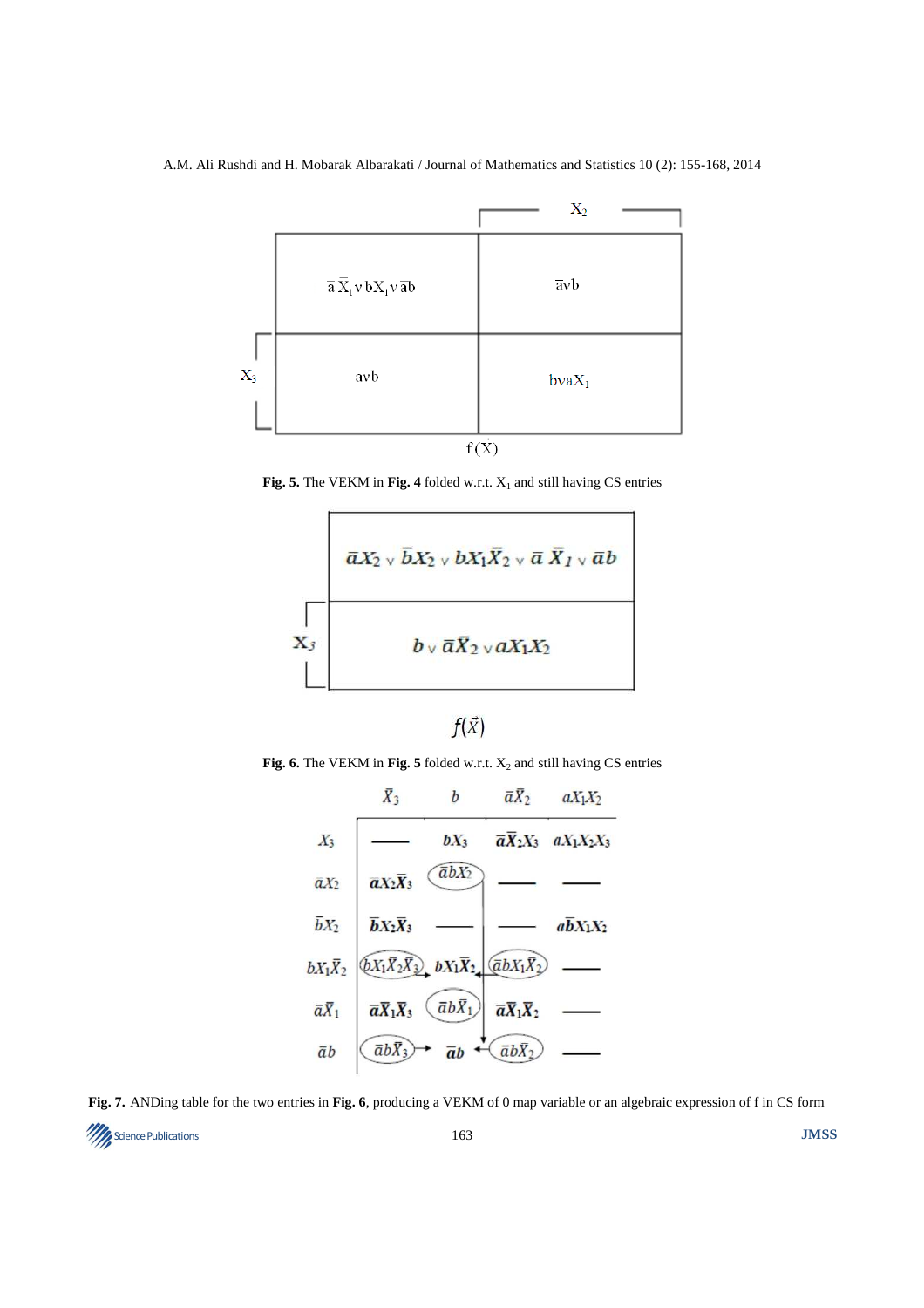

**Fig. 8.** The lattice in **Fig. 3** when collapsed under the condition  $\overline{ab} = 0$ 



Fig. 9. Expansion tree for obtaining all the particular solutions of Example 2 from the general subsumptive solution (19)

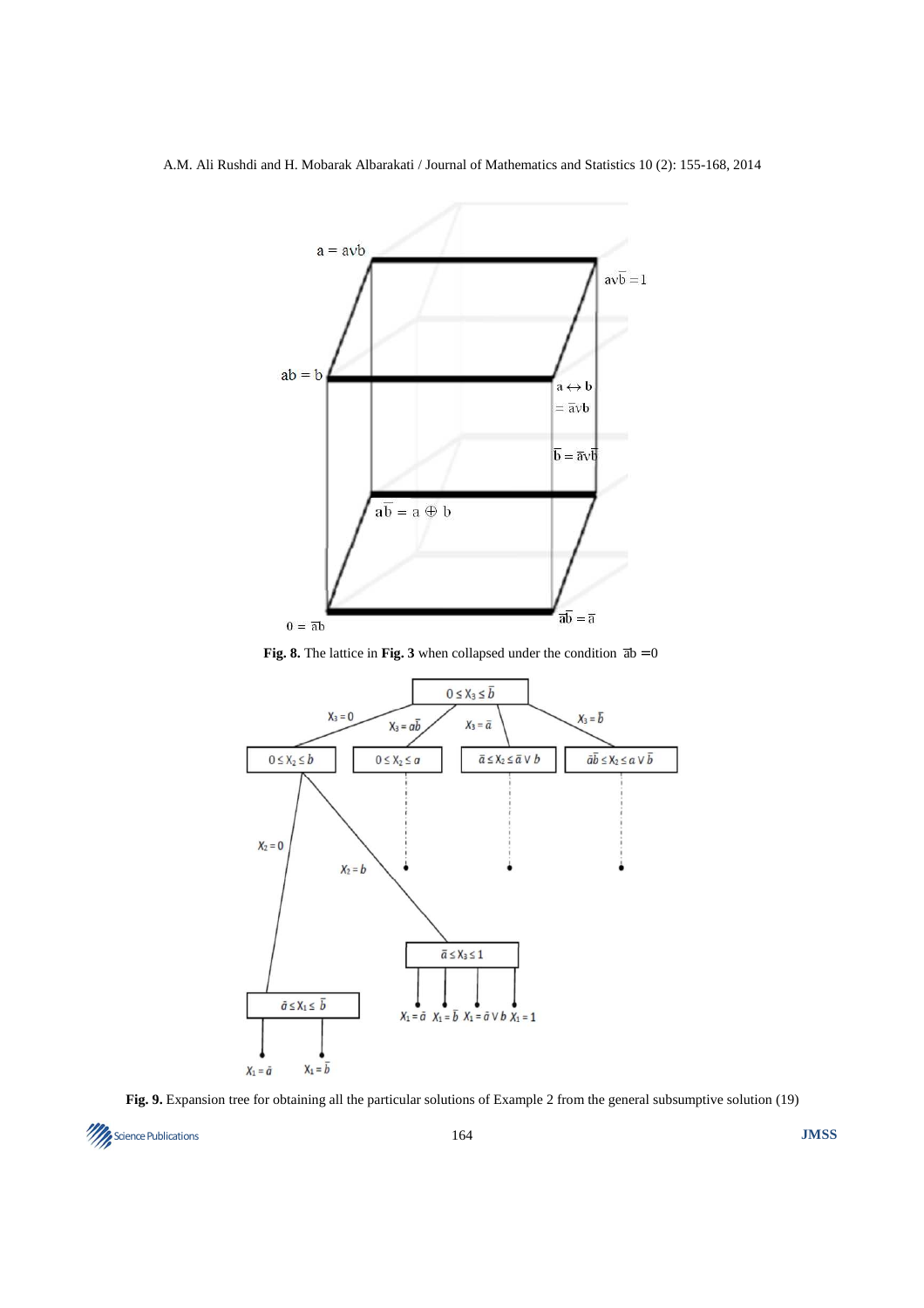

Fig. 10. The lattice in Fig. 3 when collapsed under the condition ab=0



**Fig. 11.** Expansion tree for obtaining all the particular solutions of Example 2 from the general subsumptive solution (23) The final subsumptive solution is:

| $ab = 0$                                                                                                                                                                                           |      |  |
|----------------------------------------------------------------------------------------------------------------------------------------------------------------------------------------------------|------|--|
| $0 \leq X_{2} \leq 0$                                                                                                                                                                              |      |  |
| $0 \leq X_2 \leq (a \vee b)$                                                                                                                                                                       | (23) |  |
| $\left(\mathbf{b}\mathbf{v}\,\overline{\mathbf{a}}\mathbf{X}_2\right)\leq \mathbf{X}_1 \leq \left(\overline{\mathbf{a}}\mathbf{b}\mathbf{v}\,\overline{\mathbf{a}}\overline{\mathbf{X}}_2\right).$ |      |  |

**Figure 10** illustrates the acyclic-graph production of all 8 particular solutions from the general solution (23). Here, the consistency condition (ab  $= 0$ ) made the underlying Boolean algebra collapse from the hypercube lattice of  $B_{16}$  in **Fig. 3** to the cubic lattice of  $B_8$  in **Fig. 11.** 

#### **5.4. Example 4**

Consider the Boolean equation:

$$
f(X) = \overline{b}X \vee \overline{a}X \vee ac \vee b\overline{c} = 0
$$
 (24)

where,  $f(X) = B \rightarrow B$  and  $B = FB$  (a, b, c) is a Boolean algebra of  $2^{**}(2^{**}3) = 256$  elements constituting all the switching (bivalent Boolean) functions of three arguments  $a$ ,  $b$  and  $c$ . In the following, we update  $f(X)$ gradually into *CS* form using Tison algorithm, by adding

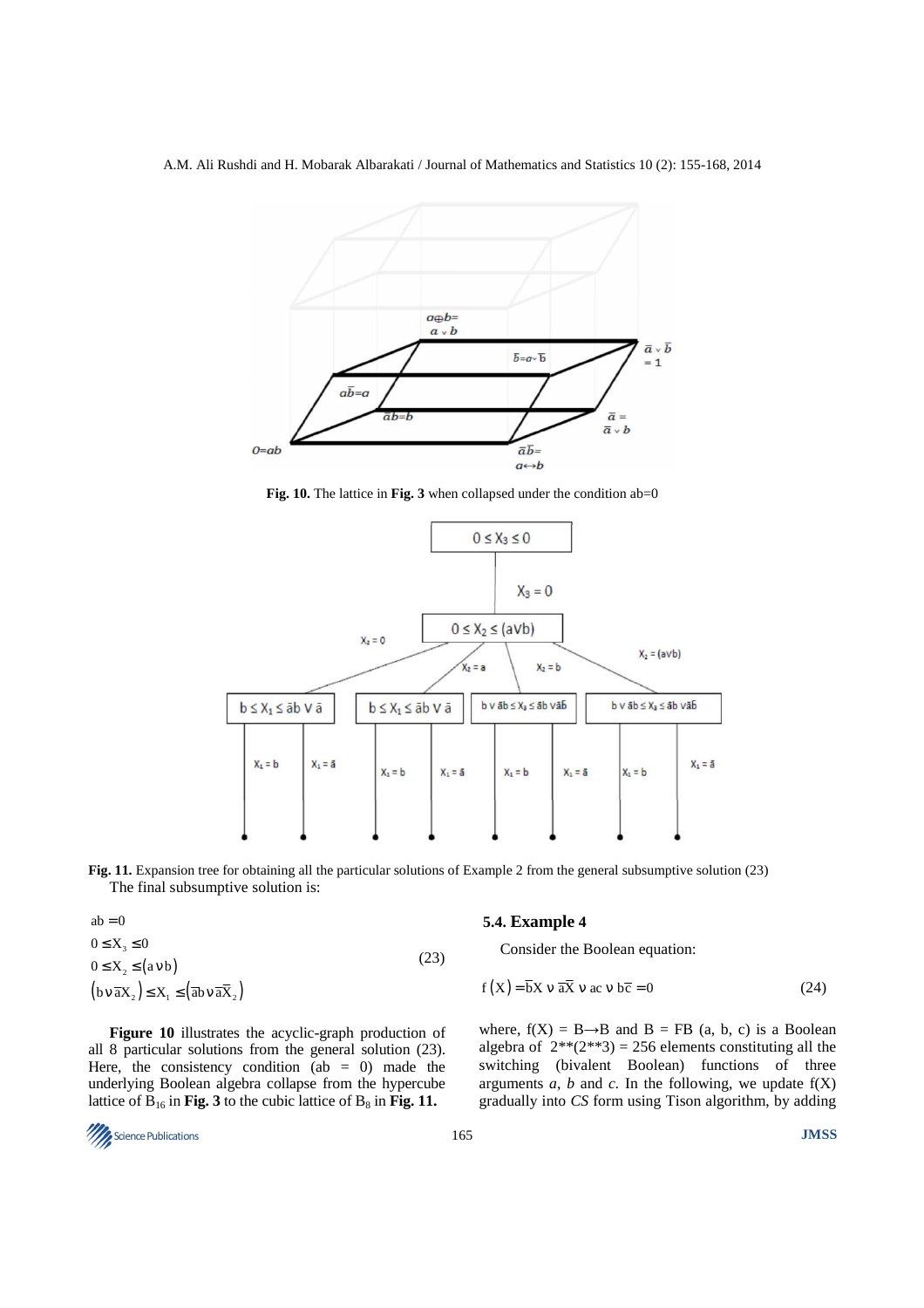consensi with respect to the biform variable X and the three biform generators a, b, c respectively. Of course, there will be some need herein for absorbing subsuming terms whenever such terms emerge:

$$
f(X) = (\overline{b}X \vee \overline{a}X \vee ac \vee b\overline{c}) \vee \overline{a}\overline{b}
$$
  
\n
$$
= (\overline{b}X \vee \overline{a}X \vee ac \vee b\overline{c} \vee \overline{a}\overline{b}) \vee c\overline{X} \vee \overline{b}c
$$
  
\n
$$
= (\overline{b}X \vee \overline{a}X \vee ac \vee b\overline{c} \vee \overline{a}\overline{b} \vee c\overline{X} \vee \overline{b}c) \vee \overline{c}X \vee \overline{a}\overline{c}
$$
  
\n
$$
= (\overline{b}X \vee \overline{a}X \vee ac \vee b\overline{c} \vee \overline{a}\overline{b} \vee c\overline{X} \vee \overline{b}c) \vee \overline{c}X \vee \overline{a}\overline{c}) \vee
$$
  
\n
$$
= (\overline{b}X \vee \overline{a}X \vee ac \vee b\overline{c} \vee \overline{a}X \vee \overline{b}C \vee \overline{a}X \vee \overline{b}C \vee \overline{c}X \vee \overline{a}C))
$$
  
\n
$$
= (\overline{b}X \vee \overline{a}X \vee \overline{a}X \vee \overline{b}X \vee \overline{a}\overline{b})
$$
  
\n
$$
= (\overline{b}X \vee \overline{a}X \vee \overline{a}X \vee \overline{b}X \vee \overline{a}\overline{b})
$$

The last line of equation (25) has three terms enclosed in parentheses which are absorbed in other terms. This equation represents CS(f) when these terms are omitted and can be rearranged as:

$$
CS(f) = (PX \vee Q\overline{X} \vee R) \tag{26a}
$$

Where:

 $R = a v b v c$  (26b)

 $Q = \overline{a} v b v c$  (26c)

 $Q = ac \vee b\overline{c} \vee \overline{ab} \vee \overline{bc} \vee \overline{a} \overline{c} \vee ab$  (26d)

from which one obtains:

 $(\overline{a} \vee b \vee c) \le X \le \overline{a}bc$  (27a)

Subject to the consistency condition:

$$
\left(\text{ac } v \text{ b}\overline{c} v \overline{\text{ab}}\right) v \overline{\text{bc}} v \overline{\text{a}} \overline{c} v \text{ab} = 0 \tag{27b}
$$

The terms in parentheses in (27*b*) are the only terms that would appear in consistency conditions by the eliminants method (Rudeanu, 1974; Brown, 1990), the don't-care method (Rushdi, 2001b; 2004) or the Rudeanu method (Rudeanu, 2003). Other terms in (27*b*) are generalized consensi of the earlier terms. The condition (27*b*) indicates that six out of the eight atoms of the underlying Boolean algebra are nullified. These are the atoms  $\overline{abc}$ ,  $\overline{abc}$ ,  $\overline{abc}$ , abc, abc and abc. Hence B retains the two (now complementary) atoms  $a\overline{b}\overline{c}$  and  $\overline{a}b\overline{c}$  and hence it reduces into a 4-element Boolean algebra:

$$
B = \{0, \alpha, \overline{\alpha}, 1\}
$$
 (28)

where,  $\alpha = a\overline{bc}$  and  $\overline{\alpha} = \overline{abc}$ . The two bounds in (27a) are both equal to  $\bar{\alpha}$  and hence X has a single particular solution  $X = \overline{\alpha}$ 

# **6. DISCUSSION**

The present method of *CS* subsumptive solution of Boolean equations utilizes a canonical representation that explicitly shows complete information about the pertinent Boolean function  $f(\vec{x})$  in the most compact form. It is typically more efficient than the don't-care techniques in (Rushdi, 2001b; 2004), but while the CS solution obtains a rather compact solution that is not necessarily minimal, the don't-care techniques seek the most compact solution by using Boolean minimization methods.

The CS method is comparable in efficiency and compactness of solution to the Rudeanu method in (Rudeanu, 2003). The CS method might need slightly more effort than the conventional method based on constructing eliminants, but this extra effort pays off, since it results in a more compact solution and hence in easier generation of the tree (or acyclic graph) of particular solutions. The CS solution obtained herein has two minor advantages over other known methods of subsumptive solutions, namely, (a) it explicitly casts the consistency condition in CS form and hence provides immediate complete information about it and (b) it allows nesting the subsumptions in (2) according to any desirable permutation of the set of integers {1,2,…,n}.

The CS method easily detects if a Boolean equation  $f(\vec{X}) = 0$  is inconsistent, for then it produces  $CS(f(\vec{x}))=1$ , which leads to the inconsistency  $\{1 = 0\}$ , or in other words, leads to a consistency condition  $\{1=$ 0} which is not satisfiable. In this case, all atoms of *B* are nullified, *B* collapses to a single element and the solution set is empty.

# **7. CONCLUSION**

A novel method for obtaining the general subsumptive solution of a general Boolean equation is introduced. The method is based on the derivation of the complete sum CS(f) of the pertinent Boolean function. Prominent methods for such a derivation are briefly outlined and utilized in four demonstrative examples, covering Boolean algebras of various sizes.

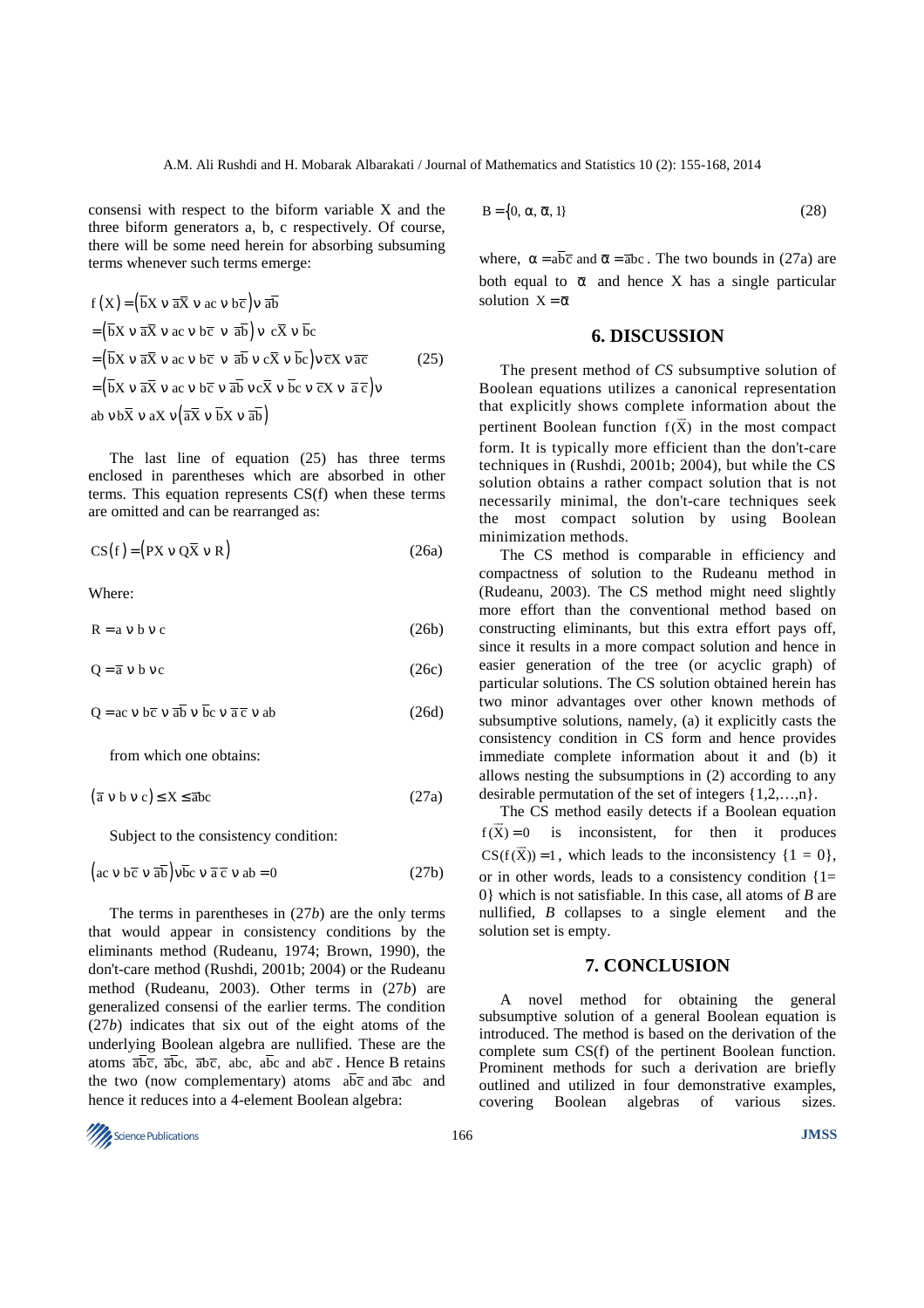Occasionally, the consistency conditions result in collapse of the underling Boolean algebra into a smaller subalgebra. An expansion tree (typically reduced to an acyclic graph) is used to deduce a complete list of all particular solutions from the subsumptive solution. The present CS method is guaranteed to produce correct solutions, thanks to the fact that it fits into the frame of the most general subsumptive solution. Among competing subsumptive methods, the CS method is relatively good (albeit not necessarily the best) from both criteria of computational efficiency and compactness of solutions obtained. The CS method also enjoys the advantages of casting its consistency condition in a complete (but compact) form and of allowing the nesting of subsumptions in any possible permutation.

The CS method for solving Boolean equations can be classified as an application of the Modern Syllogistic Method (MSM) (Blake, 1937; Brown, 1990; Gregg, 1998; Rushdi and Al-Shehri, 2002; Rushdi and Baz, 2007; Rushdi and Ba-Rukab, 2007; 2008a; 2008b; 2009; 2014). In this perspective, the equation  $f(\vec{x}) = 0$  can be viewed as a set of premises in a logic-deduction process, while the equation  $CS(f(\vec{X}))$  is thought of as a set of consequents in this deduction.

An interesting topic for further research is whether a linear (Reed-Muller) representation of the pertinent Boolean function (see, e.g., Rushdi and Ghaleb, 2013; Rushdi and Alsogati, 2013) could provide a new alternative for solving the corresponding Boolean equation.

# **8. ACKNOWLEDGEMENT**

This article was funded by the Deanship of Scientific Research (DSR), King Abdulaziz University, Jeddah. The authors, therefore, acknowledge with thanks DSR technical and financial support.

## **9. REFERENCES**

- Blake, A., 1937. Canonical expressions in boolean algebra. Ph.D. Dissertation, Department of Mathematics, University of Chicago.
- Brown, F.M. and S. Rudeanu, 1988. Prime implicants of dependency functions. Anal. Univ. Bucu., 37: 16-11.
- Brown, F.M., 1990. Boolean Reasoning: The Logic of Boolean Equations. 1st Edn., Kluwer Academic Puplishers, Boston, USA.
- Cutler, R.B., K. Kinoshita and S. Muroga, 1979. Exposition of Tison's method to derive all prime implicants and all irredundant disjunctive forms for a given switching function. Department of Computer Science, University of Illinois, Urbana, IL, USA.
- Gregg, J.R., 1998. Ones and Zeros: Understanding Boolean Algebra, Digital Circuits and the Logic of Sets. 1st Edn., IEEE Press, New York, USA.
- Kean, A. and G. Tsiknis, 1990. An incremental method for generating prime implicants/implicates. J. Symbolic Computat., 9: 185-206. DOI: 10.1016/S0747-7171(08)80029-6
- Levchenkov, V.S., 2000a. Boolean equations with many unknowns. Comput. Math. Model., 11: 143-153. DOI: 10.1007/BF02359181
- Levchenkov, V.S., 2000b. Solution of equations in Boolean algebra, Comput. Math. Model., 11: 154- 163. DOI: 10.1007/BF02359182
- Muroga, S., 1979. Logic Design and Switching Theory. 1st Edn., Wiley, New York, NY, USA.
- Reusch, B., 1975. Generation of prime implicants from subfunctions and a unifying approach to the covering problem. IEEE Trans. Comput., C-24: 924- 930. DOI: 10.1109/T-C.1975.224338
- Rudeanu, S., 1974. Boolean Functions and Equations. 1st Edn., North-Holland Publishing Company and American Elsevier, Amsterdam, the Netherlands.
- Rudeanu, S., 2001. Lattice Functions and Equations. 1st Edn., Springer Verlag, London, UK.
- Rudeanu, S., 2003. Algebraic methods versus map methods of solving Boolean equations. Int. J. Comput. Mathem., 80: 815-817. DOI: 10.1080/0020716031000087159
- Rudeanu, S., 2010. Boolean sets and most general solutions of Boolean equations. Inform. Sci., 180: 2440-2447. DOI: 10.1016/j.ins.2010.01.029
- Rushdi, A.M. and A.O. Baz, 2007. Computer-assisted resolution of engineering ethical dilemmas. Proceedings of the 7th Saudi Engineering Conference, (SEC '07), Riyadh, Saudi Arabia, pp: 409-418.
- Rushdi, A.M. and A.S. Al-Shehri, 2002. Logical reasoning and its supporting role in the service of security and justice. J. Security Stud., 11: 115-153.
- Rushdi, A.M. and H.A. Al-Yahya, 2000. A Boolean minimization procedure using the variable-entered Karnaugh map and the generalized consensus concept. Int. J. Elec., 87: 769-794. DOI: 10.1080/00207210050028724